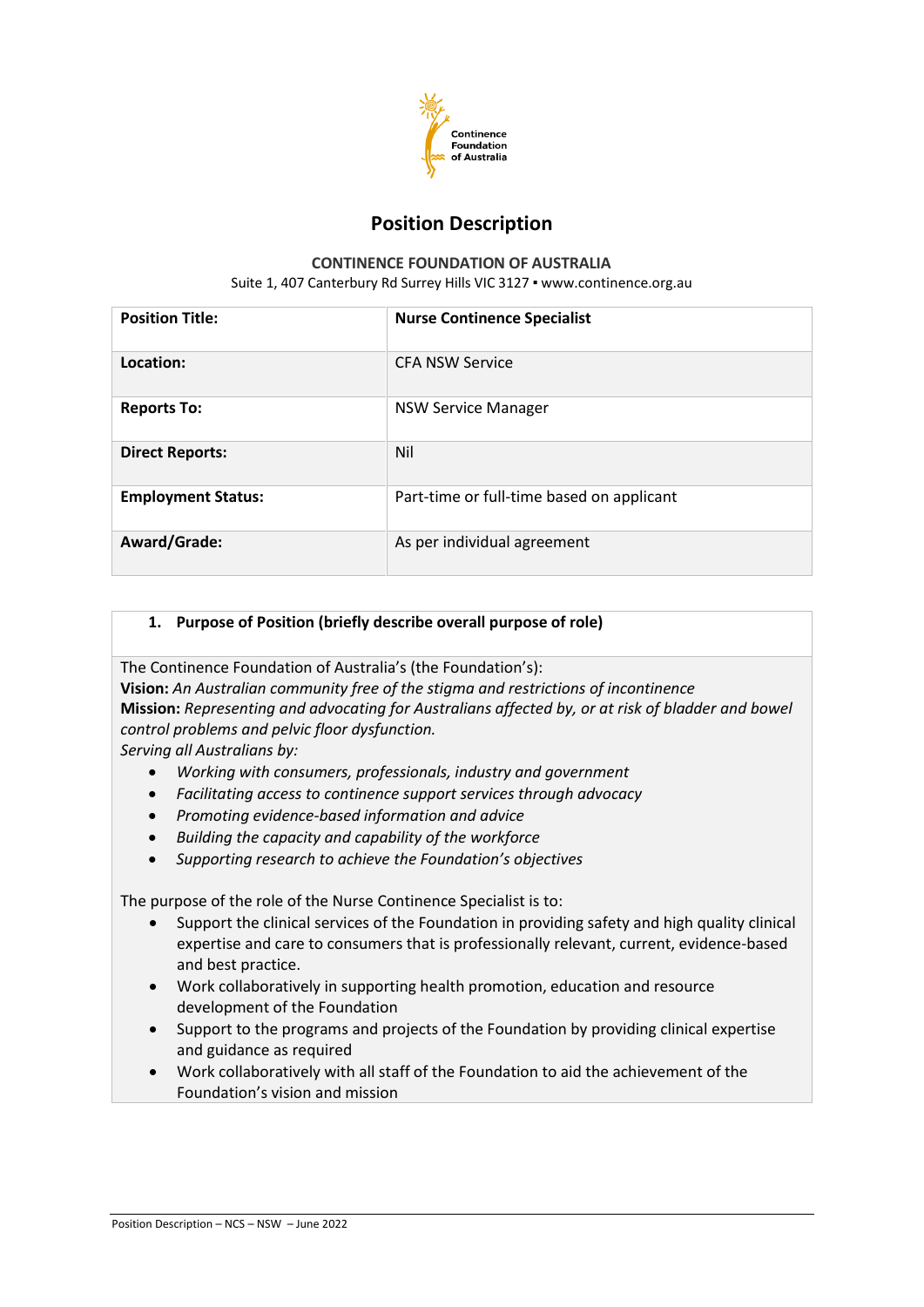### **2. Key Selection Criteria**

- Registered Nurse with post graduate qualifications and experience in continence assessment, management and care
- High level of expertise in continence assessment, management, care and promotion
- Dedication to continuous professional development with a focus on continence knowledge enhancement
- Strong communication skills interpersonal, written and verbal

**3. Key responsibilities and performance indicators**

| <b>Key Responsibilities</b>                                                                                                                                                                                | <b>Tasks</b>                                                                                                                                  | <b>Performance Indicators</b>                                                                                                                            |  |
|------------------------------------------------------------------------------------------------------------------------------------------------------------------------------------------------------------|-----------------------------------------------------------------------------------------------------------------------------------------------|----------------------------------------------------------------------------------------------------------------------------------------------------------|--|
| <b>Clinical Expertise:</b>                                                                                                                                                                                 |                                                                                                                                               |                                                                                                                                                          |  |
| Provides high quality and safe<br>clinical expertise and<br>advice/care to consumers<br>based on an appropriately<br>detailed continence<br>assessment                                                     | Continence assessment and<br>care is appropriately<br>thorough and evidence<br>based to address continence<br>goals and needs                 | No harm is caused based on the<br>assessment and advice/care<br>provided which is evidence-<br>based and best practice as<br>noted on clinical audits    |  |
| Provides appropriate<br>consumer follow up to ensure<br>their continence care needs<br>are meet                                                                                                            | Continence care needs are<br>addressed through follow up<br>of issues or items required to<br>optimise care                                   | Continence care is provided<br>that meets the needs of the<br>consumers in a timely manner<br>as indicted by clinical audits and<br>satisfaction surveys |  |
| <b>Maintains and enhances</b><br>knowledge in relevant clinical<br>areas including continence<br>assessment, management,<br>care, promotion and<br>prevention                                              | Undertakes continuous<br>professional development<br>that is self-initiated and in<br>appropriate areas to<br>enhance skills and<br>knowledge | Appropriate and clinically sound<br>information is provided to<br>consumers as noted on clinical<br>audits                                               |  |
| Actively seeks out information<br>to enhance the resources of<br>the Foundation and to be a<br>resource for the Foundation                                                                                 | Follows up on information<br>and resources for the<br>Foundation                                                                              | The information and resources<br>for the Foundation are up to<br>date and relevant                                                                       |  |
| <b>Communication:</b>                                                                                                                                                                                      |                                                                                                                                               |                                                                                                                                                          |  |
| Represents the Foundation in<br>a positive and professional<br>manner at all times, including<br>with government departments<br>as appropriate                                                             | Contact with consumers and<br>health professionals is<br>courteous and professional                                                           | Positive feedback is received<br>from consumers and<br>professionals, either directly or<br>through satisfaction surveys                                 |  |
| Liaises and maintains<br>appropriate relationships with<br>key stakeholders and relevant<br>parties to aid the Foundation's<br>activities and the provision of<br>safe and high quality<br>continence care | Professional contact is<br>achieved and maintained<br>with key stakeholder and<br>relevant parties to aid<br>continence care                  | Appropriate relationships with<br>keys stakeholders and relevant<br>parties are maintained as<br>required                                                |  |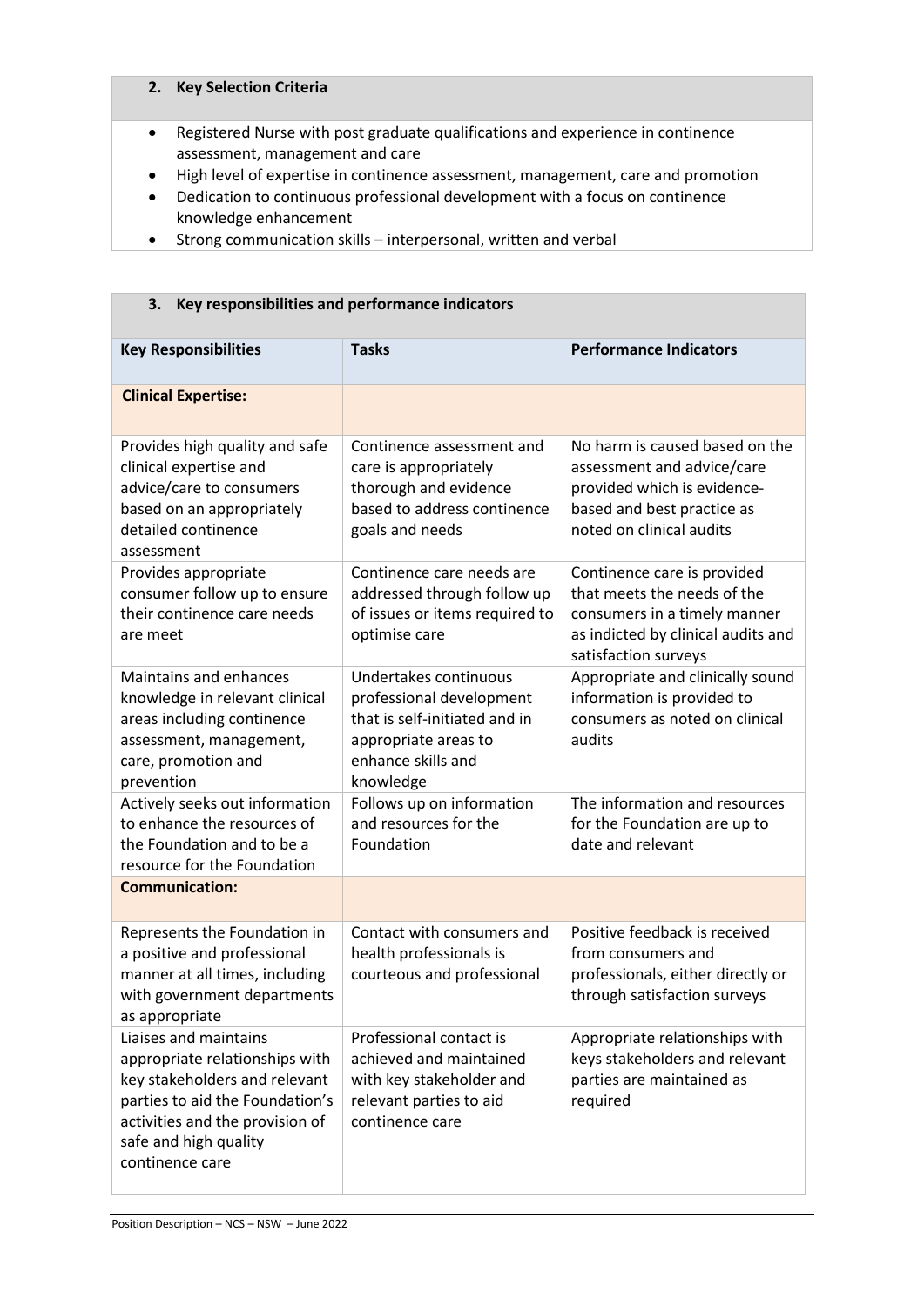#### **Key Responsibilities Tasks Performance Indicators** Maintains accurate records of consumers to ensure the quality and safety of care provided Data/medical recording on consumers is entered and produced in a detailed, useful, appropriate, timely and thorough manner Data/medical recording is useful and thorough and meets the requirements of the funding body/service as per clinical audits Engages and contributes to relevant meetings and feeds back to colleagues as appropriate Acts as a representative for the Foundation. Provides input into team meetings to aid the development of clinical service and/or the Foundation Clinical services are professionally and well represented with a good flow of communication as indicted in relevant meeting minutes **Skills, Attributes and Requirements** Participates in continuous quality improvement activities Continuous quality improvement activities are undertaken Clinical audit and satisfaction survey outcomes are addressed to improve safety and quality of care and activities Develops and delivers educational information/programs as relevant and required, on continence related topics Educational opportunities are addressed through the production of safe and highquality presentations/ information Educational information is presented that is evidence based and best practice with positive feedback received from the target audience Aids the collaborative development of continence related health promotion, resources and information as required Provides clinical input into the develop of information and resources Clinical input that is evidence based and best practice is provided for the Foundation's health promotion activities, resources and information Initiates, develops and engages in relevant projects in collaboration with the Foundation's programs Undertakes relevant projects that enhance the Foundation and reflect its mission and vision Relevant projects completed successfully with clinical input that is evidence based and best practice Supports and engages in the development and review of clinical services and relevant policies and procedures Involvement in clinical service reviews and policies and procedures is undertaken Policies and procedures are relevant, up to date and, where appropriate, evidenced based. Clinical services are reviewed regularly to ensure optimisation, effectiveness and efficiency via clinical audits and team meetings Supports professional development by reporting back to the relevant clinical team members on learnings from relevant professional development forums attended Attendance at professional development forums is optimised to allow for learnings to be shared Learnings are presented to the relevant clinical team members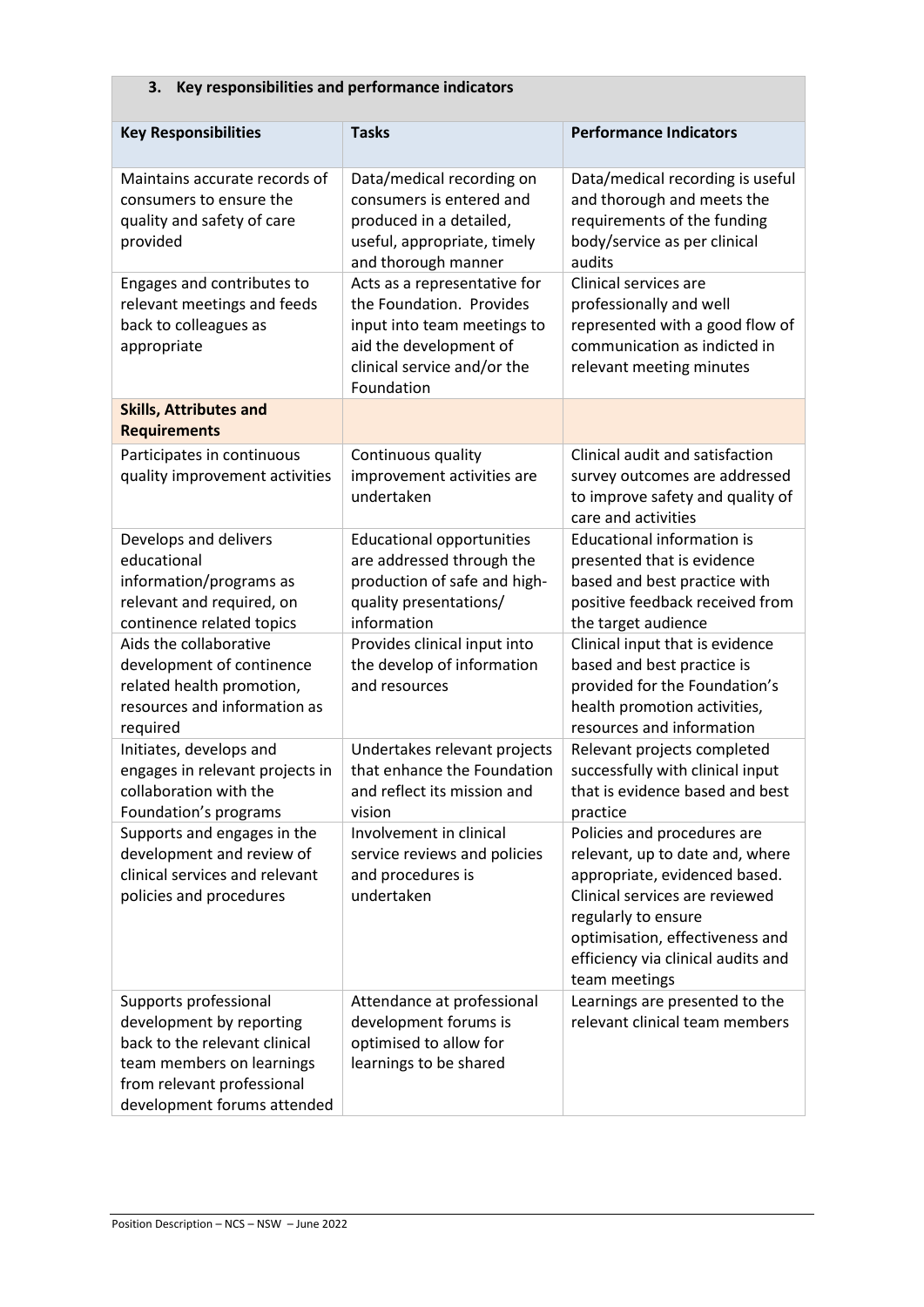## **3. Key responsibilities and performance indicators**

| <b>Key Responsibilities</b>                                                                                                                                                                                                                                                                 | <b>Tasks</b>                                                                                                                                     | <b>Performance Indicators</b>                                                          |  |  |
|---------------------------------------------------------------------------------------------------------------------------------------------------------------------------------------------------------------------------------------------------------------------------------------------|--------------------------------------------------------------------------------------------------------------------------------------------------|----------------------------------------------------------------------------------------|--|--|
| Meets the mandatory<br>requirements of registration<br>as Registered Nurse including<br>full disclosure of professional<br>development activities to<br>support current registration at<br>the time of performance<br>development planning and at<br>the time of renewal of<br>registration | Undertakes continuous<br>professional development to<br>maintain current registration<br>that is reflected in<br>Performance Development<br>Plan | Continuous professional<br>development is including in<br>Performance Development Plan |  |  |
| Achieves the outcomes as<br>agreed in Performance<br>Development Plan                                                                                                                                                                                                                       | Actively addresses the set<br>goals/objectives/developme<br>nt set in the Performance<br>Development Plan                                        | Performance Development Plan<br>outcomes are achieved                                  |  |  |

| <b>Knowledge, Skill and Experience Requirements</b><br>4. |                                                                                                                              |  |
|-----------------------------------------------------------|------------------------------------------------------------------------------------------------------------------------------|--|
| <b>Education/Qualifications</b>                           | <b>Registered Nurse</b><br>$\bullet$                                                                                         |  |
|                                                           | <b>Current AHPRA registration</b><br>$\bullet$                                                                               |  |
|                                                           | Post Graduate Qualifications in continence<br>$\bullet$                                                                      |  |
|                                                           | care/promotion/management                                                                                                    |  |
| <b>Experience</b>                                         | Minimum five years post registration clinical nursing<br>$\bullet$                                                           |  |
|                                                           | experience, and                                                                                                              |  |
|                                                           | Minimum three years clinical continence nursing experience<br>٠                                                              |  |
|                                                           | (recent - within past year/current), and/or minimum 12                                                                       |  |
|                                                           | months clinical continence nursing experience following                                                                      |  |
| <b>Desirable</b>                                          | completion of continence related post-graduate qualification                                                                 |  |
|                                                           | Previous continence experience working across multiple<br>$\bullet$<br>age groups within the primary and/or community health |  |
|                                                           | sector                                                                                                                       |  |
|                                                           | Current Certificate IV in Workplace Assessment and Training<br>٠                                                             |  |
|                                                           | Experience in the delivery of education<br>٠                                                                                 |  |
|                                                           | information/programs to community groups and                                                                                 |  |
|                                                           | health professionals                                                                                                         |  |
|                                                           | Experience working with children and/or adults with<br>$\bullet$                                                             |  |
|                                                           | additional needs                                                                                                             |  |
|                                                           | Familiarity with working with funding bodies (e.g. NDIS, MAC)                                                                |  |
|                                                           | Experience in providing telehealth services                                                                                  |  |